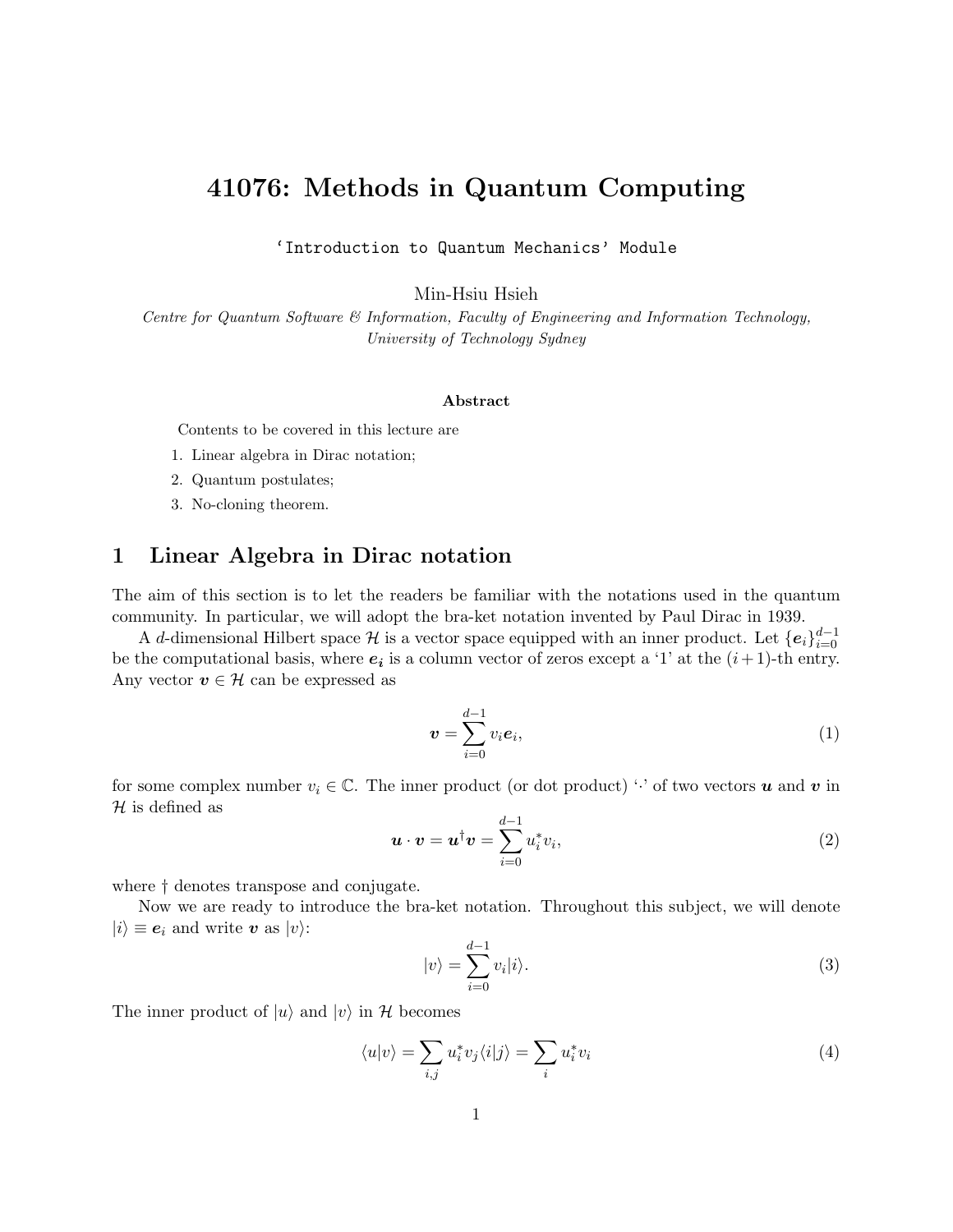where  $\langle u | \equiv |u\rangle^{\dagger}$  is now a row vector and  $\langle i | j \rangle = \delta_{i,j}$ .

For a Hilbert space H, we denote  $\mathcal{L}(\mathcal{H})$  the collection of linear operators  $L : \mathcal{H} \to \mathcal{H}$ . We denote the identity operator  $I = \sum_{i=0}^{d-1} |i\rangle\langle i|$ . Given an linear operator L, there is an equivalent matrix representation  $[L_{i,k}]$  in the basis spanned by  $\{|i\rangle\langle k|\}$ :

$$
L = \sum_{i,k=0}^{d-1} L_{i,k} |i\rangle\langle k|, \tag{5}
$$

where  $L_{i,k} = \langle i|L|k\rangle$ .

An linear operator  $H \in \mathcal{L}(\mathcal{H})$  is called *Hermitian* if and only if  $H^{\dagger} = H$ . For a Hermitian matrix H, the spectral theorem states that there exists an orthonormal basis  $\{|\nu_i\rangle\}$  and real numbers  $\{\lambda_i\} \in \mathbb{R}$  so that

<span id="page-1-0"></span>
$$
H = \sum_{i} \lambda_i |\nu_i\rangle\langle\nu_i|. \tag{6}
$$

Equivalently,  $\{\lambda_i\}$  and  $\{\vert\nu_i\rangle\}$  are known as eigenvalues and eigenvectors of H, respectively.

A Hermitian operator  $P \in \mathcal{L}(\mathcal{H})$  is *positive*, denoted as  $P \geq 0$ , if and only if  $\langle v|P|v \rangle \geq 0$  for all  $|v\rangle \in \mathcal{H}$ . We denote  $\mathcal{L}(\mathcal{H})_+ = \{P \geq 0 : P \in \mathcal{L}(\mathcal{H})\}$  the set of positive semi-definite operators on  $\mathcal{H}$ .

**Exercise 1.** Define the Hadamard product of two matrices  $A, B \in \mathcal{L}(\mathcal{H})$ :

$$
A \circ B = \sum_{i,j=0}^{d-1} A_{i,j} B_{i,j} |i\rangle\langle j|.
$$
 (7)

Show that if  $A, B \in \mathcal{L}(\mathcal{H})_+$ , then  $A \circ B \in \mathcal{L}(\mathcal{H})_+$ .

For any continuous function  $f : \mathbb{R} \to \mathbb{R}$ , we define the matrix function  $f(H)$  on a Hermitian matrix  $H$  by

$$
f(H) = \sum_{i} f(\lambda_i) |\nu_i\rangle\langle\nu_i|,\tag{8}
$$

where  $H$  has the spectral decomposition in Eq. [\(6\)](#page-1-0).

Exercise 2. Let

$$
H = \left(\begin{array}{cc} 0 & 1 \\ 1 & 0 \end{array}\right).
$$

Compute  $e^H$ .

We say  $f$  is convex if

$$
f((1 - p)A + pB) \le (1 - p)f(A) + pf(B)
$$
\n(9)

for all Hermitian matrices A and B and for  $0 \leq p \leq 1$ . We say f is monotone if  $f(A) \geq f(B)$ whenever  $A \geq B$ .

**Exercise 3.** • For  $f(x) = \frac{1}{x}$ , f is convex on  $\mathcal{L}(\mathcal{H})_+$ .

- For  $f(x) = x^r$ , f is convex on  $\mathcal{L}(\mathcal{H})_+$  for  $1 \le r \le 2$ .
- For  $f(x) = x^r$ , f is monotone on  $\mathcal{L}(\mathcal{H})_+$  for  $0 \le r \le 1$ .
- For  $f(x) = x^3$ , show that f is not convex on  $\mathcal{L}(\mathcal{H})_+$  with an example.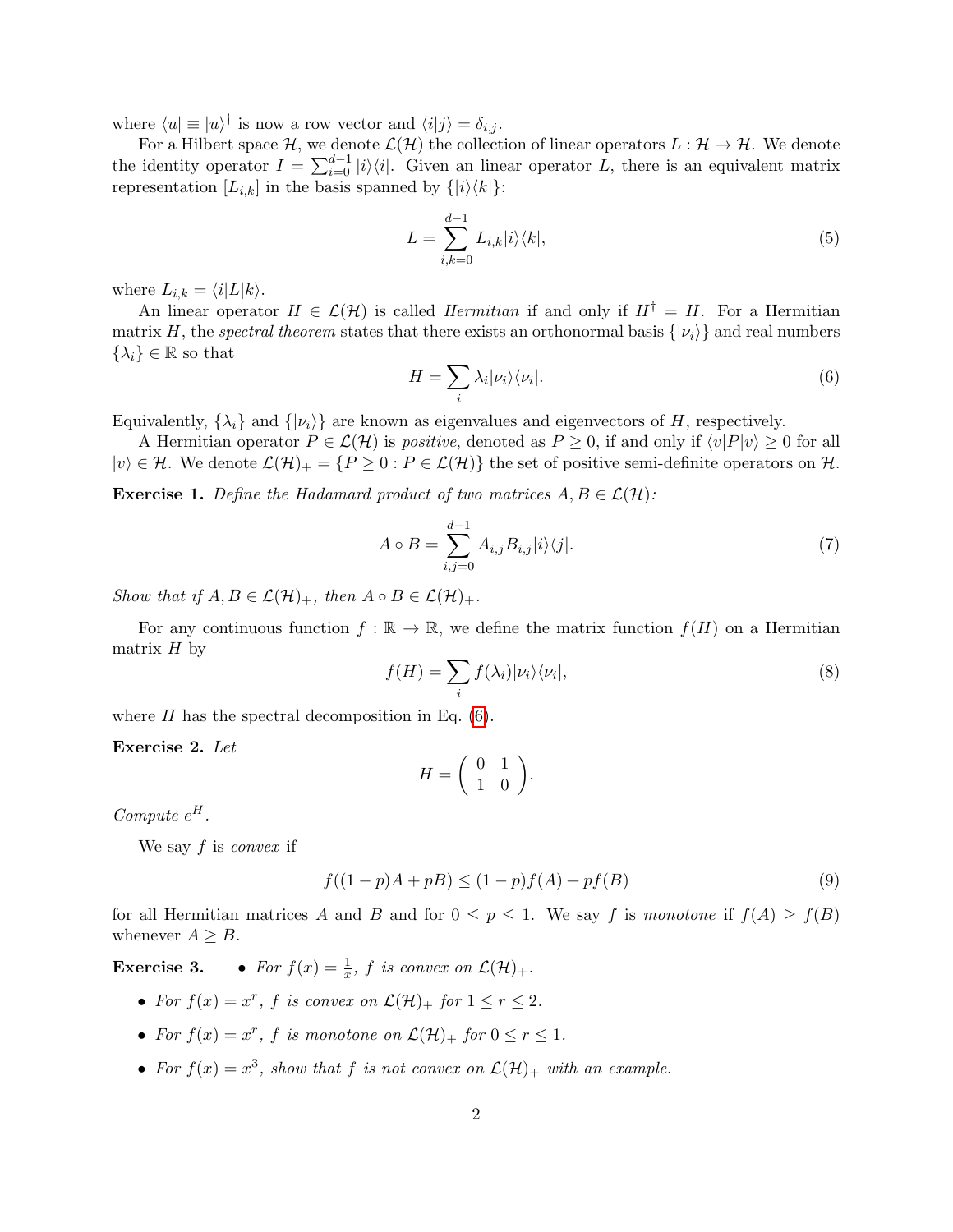#### 1.1 Tensor product of Hilbert spaces

Given two vectors  $|u\rangle \in \mathcal{H}_A$  and  $|v\rangle \in \mathcal{H}_B$ , the tensor product ' $\otimes$ ' of them is

$$
|u\rangle \otimes |v\rangle = \sum_{i=0}^{d_A - 1} \sum_{j=0}^{d_B - 1} u_i v_j |i\rangle \otimes |j\rangle, \tag{10}
$$

a vector of  $d_A d_B$ -dimension. If  $\{|i\rangle_A\}$  and  $\{|j\rangle_B\}$  are orthonormal bases in  $\mathcal{H}_A$  and  $\mathcal{H}_B$ , respectively, then  $\{|i\rangle_A \otimes |j\rangle_B\}, i \in \{0, \dots, d_A - 1\}$  and  $j \in \{0, \dots, d_B - 1\}$ , forms an orthonormal basis in  $\mathcal{H}_A \otimes \mathcal{H}_B$ . The inner product on the space  $\mathcal{H}_A \otimes \mathcal{H}_B$  is defined by

$$
(\langle v_2|_B \otimes \langle u_2|_A)(|u_1\rangle_A \otimes |v_1\rangle_B) = \langle u_2|u_1\rangle \langle v_2|v_1\rangle.
$$
 (11)

This definition extends to tensor product of linear operators in  $\mathcal{L}(\mathcal{H})$ :

$$
L \otimes M = \left( \sum_{i,j=0}^{d_A - 1} L_{i,j} |i\rangle\langle j| \right) \otimes \left( \sum_{k,\ell=0}^{d_B - 1} M_{k,\ell} |k\rangle\langle\ell|, \right)
$$
  

$$
= \sum_{i,j=0}^{d_A - 1} \sum_{k,\ell=0}^{d_B - 1} L_{i,j} M_{k,\ell} |i\rangle\langle j| \otimes |k\rangle\langle\ell|.
$$
 (12)

Useful properties of tensor product are summarised as follows.

- 1.  $(A_1 \otimes \cdots \otimes A_k)(B_1 \otimes \cdots \otimes B_k) = (A_1 B_1 \otimes \cdots \otimes A_k B_k)$
- 2.  $(A_1 \otimes \cdots \otimes A_k)^{-1} = A_1^{-1} \otimes \cdots \otimes A_k^{-1}$ k
- 3.  $(A_1 \otimes \cdots \otimes A_k)^{\dagger} = A_1^{\dagger} \otimes \cdots \otimes A_k^{\dagger}$ k
- 4. If  $\lambda_1, \dots, \lambda_k$  are eigenvalues of  $A_1, \dots, A_k$  with eigenvectors  $|u_1\rangle, \dots, |u_k\rangle$ , respectively, then  $\prod_{i=1}^k \lambda_i$  is an eigenvector of  $A_1 \otimes \cdots \otimes A_k$  with respect to the eigenvector  $|u_1\rangle \otimes \cdots \otimes |u_k\rangle$ .

### 1.2 Trace and Partial Trace

The trace  $\text{Tr} : \mathcal{L}(\mathcal{H}) \to \mathbb{C}$  is a linear map defined by

$$
\operatorname{Tr}|j\rangle\langle k| = \langle k|j\rangle = \delta_{k,j}.\tag{13}
$$

Extended by linearity, the trace of a linear operator  $L$  is then

$$
\operatorname{Tr} L = \operatorname{Tr} \left( \sum_{i,k=0}^{d-1} L_{i,k} |i\rangle\langle k| \right)
$$

$$
= \sum_{i,k=0}^{d-1} L_{i,k} \operatorname{Tr} |i\rangle\langle k| \qquad (14)
$$

$$
= \sum_{i,k=0}^{d-1} \langle i|L|k \rangle \delta_{i,k} \tag{15}
$$

$$
= \sum_{i=0}^{d-1} \langle i | L | i \rangle. \tag{16}
$$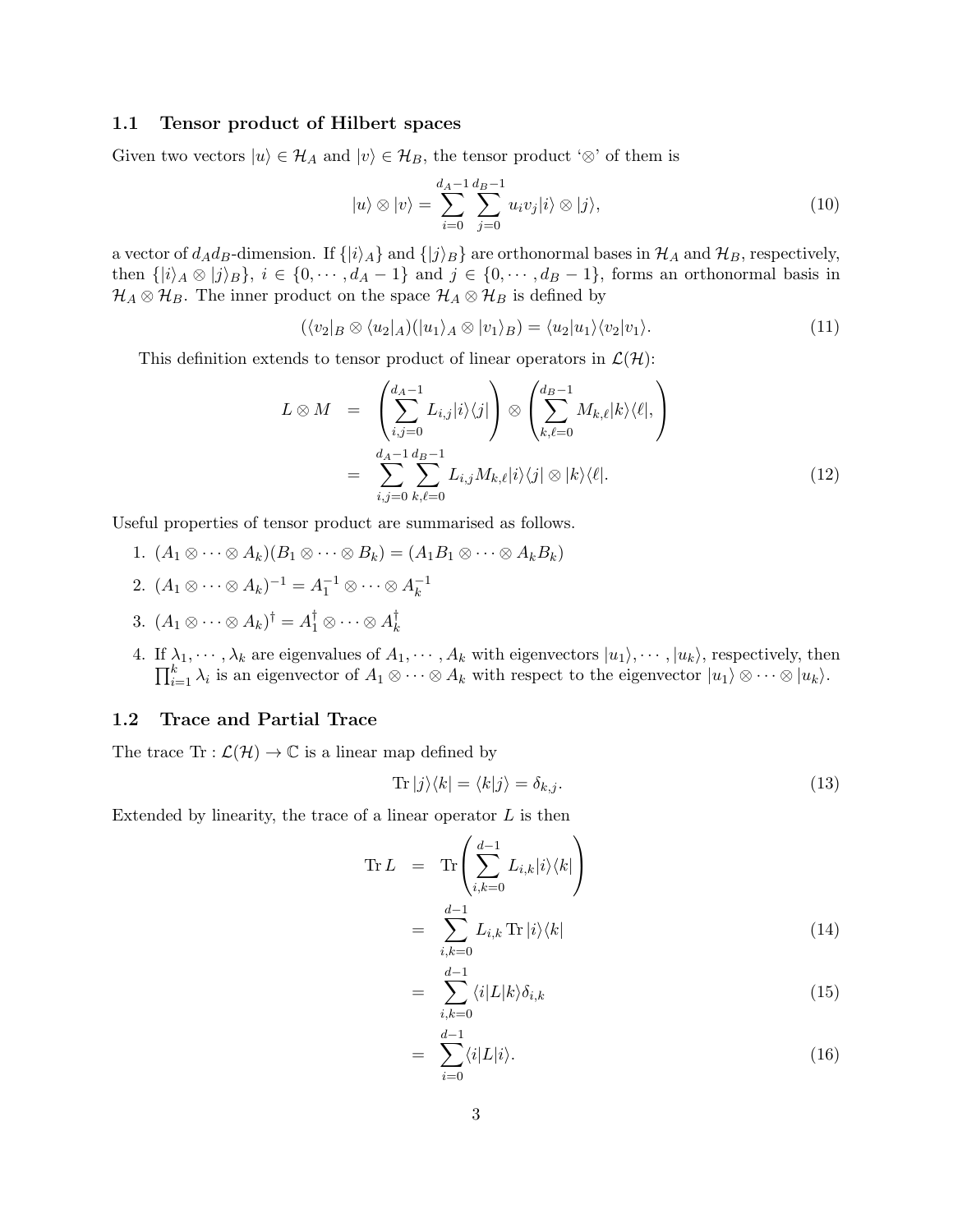**Exercise 4** (Cyclic property). Show that  $Tr LM = Tr ML$ .

Note that Tr  $L^{\dagger}M$  defines an inner product on the space of  $\mathcal{L}(\mathcal{H})$ , and is known as the Hilbert-Schmidt inner product.

The partial trace  $\text{Tr}_A : \mathcal{L}(\mathcal{H}_{AB}) \to \mathcal{L}(\mathcal{H}_B)$  is defined by

$$
\text{Tr}_A(|i\rangle\langle j|_A \otimes |k\rangle\langle\ell|_B) = \langle j|i\rangle|k\rangle\langle\ell|_B = \delta_{i,j}|k\rangle\langle\ell|_B. \tag{17}
$$

**Exercise 5.** Let  $|\Phi\rangle_{AB} = \frac{1}{\sqrt{2}}$  $\frac{1}{2}(|0\rangle_A \otimes |0\rangle_B + |1\rangle_A \otimes |1\rangle_B)$ . Compute Tr<sub>A</sub>( $|\Phi\rangle\langle\Phi|_{AB}$ ).

# 2 Quantum Postulates

#### 2.1 Quantum States

Before defining what a quantum state looks like, we start with the classical notion of information. The basic unit of classical information is a bit  $b \in \mathbb{Z} := \{0,1\}$  that takes value of either '0' or '1'. The classical bit b can be generated randomly with a certain distribution  $P$  satisfying

$$
Pr{b = 0} = 1 - Pr{b = 1} = p \in [0, 1].
$$

However the bit b could never take non-binary value.

A quantum generalization of the classical bit, called a quantum bit or qubit, is mathematically defined as

<span id="page-3-0"></span>
$$
\left(\begin{array}{c}\alpha\\\beta\end{array}\right) \tag{18}
$$

where  $\alpha, \beta \in \mathbb{C}$  such that  $|\alpha|^2 + |\beta|^2 = 1$ . Instead of using the vector form in Eq. [\(18\)](#page-3-0), we will adopt the notation convention, the Dirac notation introduced in Section [1.](#page-0-0) Specifically, we will use the ket notation  $\langle \cdot \rangle$  to denote a column vector of length one, e.g.,

$$
|b\rangle := \left(\begin{array}{c} \alpha \\ \beta \end{array}\right),\tag{19}
$$

and use the bra notation  $\langle \cdot |$  to denote the hermitian conjugate of  $| \cdot \rangle$ :

$$
\langle b| := \left(\begin{array}{cc} \alpha^* & \beta^* \end{array}\right). \tag{20}
$$

We will also denote the computational basis of a d dimensional Hilbert space as  $\{|0\rangle, |1\rangle, \cdots, |d-1\rangle\},$ where  $|i\rangle$  is a column vector of zeros except a '1' in the  $(i + 1)$ -th entry. The qubit  $|b\rangle$  in Eq. [\(18\)](#page-3-0) can be written as

<span id="page-3-1"></span>
$$
|b\rangle = \alpha|0\rangle + \beta|1\rangle. \tag{21}
$$

The quantum state  $|b\rangle$  is viewed as in a *superposition* of states  $|0\rangle$  and  $|1\rangle$ , a phenomenon unique in quantum mechanics. Generally, a quantum state in a d-dimensional Hilbert space can be expressed

$$
|\psi\rangle = \sum_{i=0}^{d-1} \alpha_i |i\rangle,\tag{22}
$$

where the *amplitude*  $\alpha_i$  satisfies  $\sum_i |\alpha_i|^2 = 1$ .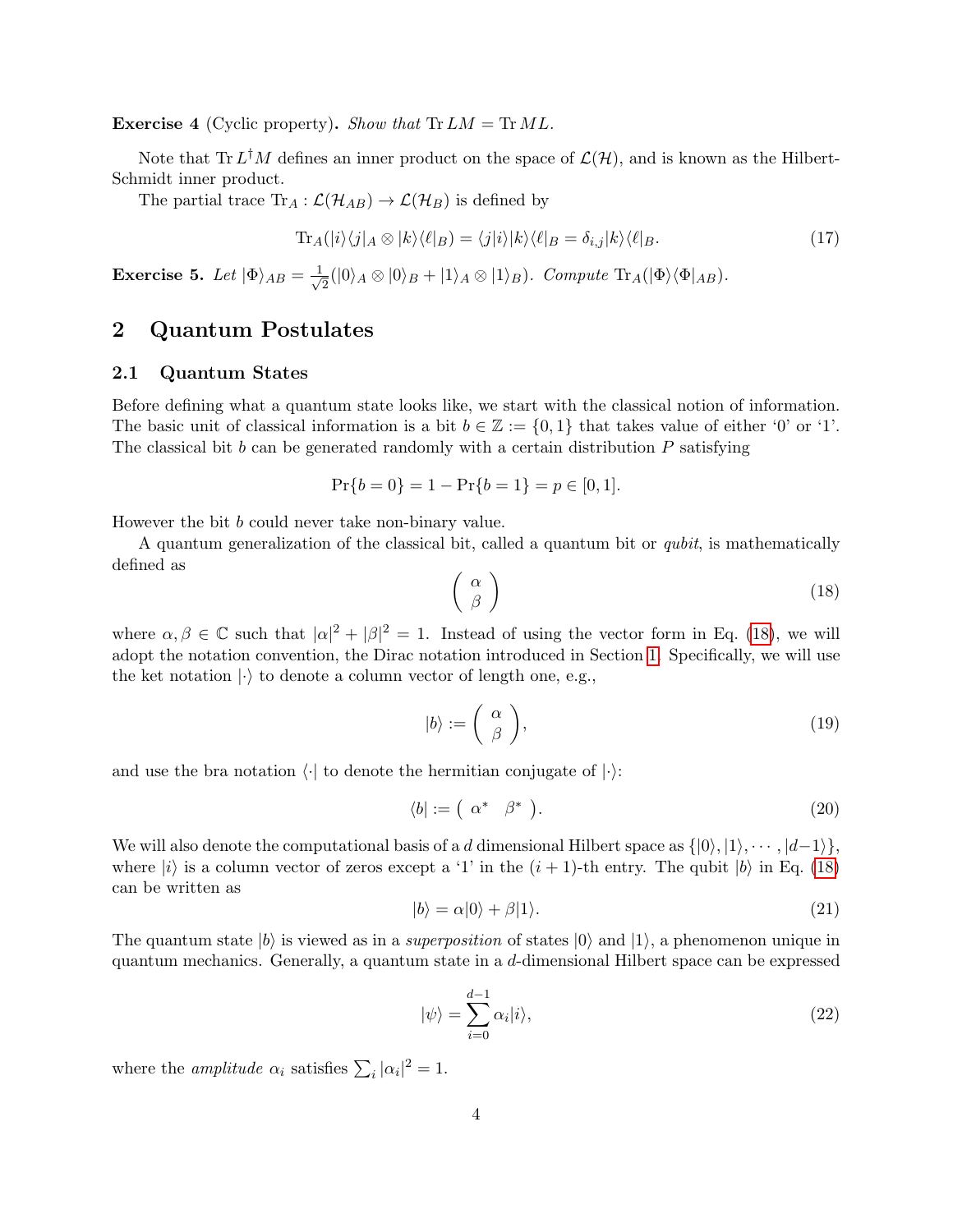A quantum state can also be randomly prepared: with probability  $p_i$ , the state  $|\psi_i\rangle$  is prepared. The resulting quantum *ensemble*  $\mathcal{E}$  :  $\{p_i, |\psi_i\rangle\}$  can be denoted by a density operator

<span id="page-4-0"></span>
$$
\sigma_{\mathcal{E}} := \sum_{i} p_i |\psi_i\rangle\langle\psi_i|,\tag{23}
$$

which is essentially a positive semi-definite matrix with trace one. We will denote by  $\mathcal{D}(\mathcal{H})$  the collection of positive semi-definite matrices with trace one on the Hilbert space  $H$ . The density matrix representation of a quantum state is considered to be the most general form in the following sense. If the ensemble only contains one entry, namely,  $\sigma_{\mathcal{E}} \equiv |\psi_0\rangle \langle \psi_0|$  is of rank one, we say that the quantum state is pure. Otherwise, it is mixed.

**Exercise 6.** For a density operator  $\sigma \in \mathcal{D}(\mathcal{H})$ , show that  $\text{Tr } \sigma^2 \leq 1$  with equality if and only if  $\sigma$ is pure.

The density matrix representation also incorporates the notion of classical random bit; namely if  $\sigma_{\mathcal{E}}$  is diagonal

$$
\sigma_{\mathcal{E}} := \begin{pmatrix} p_0 & 0 \\ 0 & p_1 \end{pmatrix},\tag{24}
$$

then this means that the state  $\sigma_{\mathcal{E}}$  is prepared in  $|0\rangle$  with probability  $p_0$  and in  $|1\rangle$  with probability  $p_1$ .

### Take Home

A quantum state can be represented by a positive semi-definite matrix with trace one.

### 2.2 Composite Quantum Systems

Again, let us start with the classical systems. It is rather easy and trivial to describe a joint classical state. Say the first bit is 0 and the second bit is 1, then its composite (or joint) classical system is a bit string  $(0, 1)$ . Such a joint rule is described by the *Cartesian product*  $\times$ , i.e., composition of two sets A and B, denoted  $A \times B$ , is

$$
A \times B = \{(a, b) : a \in A \text{ and } b \in B\}. \tag{25}
$$

We can extend the Cartesian product to include  $n$  classical systems, which is represented by an  $n$ -dimensional string, where each element is an  $n$ -tuple.

Given two quantum states  $|\psi\rangle_A \in \mathcal{H}_A$  and  $|\phi\rangle_B \in \mathcal{H}_B$ , the joint quantum state is  $|\varphi\rangle_{AB} \equiv$  $|\psi\rangle_A \otimes |\phi\rangle_B \in \mathcal{H} \equiv \mathcal{H}_A \otimes \mathcal{H}_B$ , where  $\otimes$  is the *tensor product*. Tensor product can also extend a joint quantum system to include n subsystems. If one of the subsystems, say  $\mathcal{H}_A$ , is lost from  $|\varphi\rangle_{AB}$ , the residue quantum state returns to

$$
|\phi\rangle\langle\phi|_B = \text{Tr}_A|\varphi\rangle\langle\varphi|.\tag{26}
$$

What is interesting in quantum mechanics is that there exist pure quantum states in  $H$  that cannot be decomposed into tensor product of two pure states in  $\mathcal{H}_A$  and  $\mathcal{H}_B$ , respectively. A most notable example is the Bell state

$$
|\Phi_{+}\rangle_{AB} := \frac{1}{\sqrt{2}} (|0\rangle_{A} \otimes |0\rangle_{B} + |1\rangle_{A} \otimes |1\rangle_{B}).
$$
\n(27)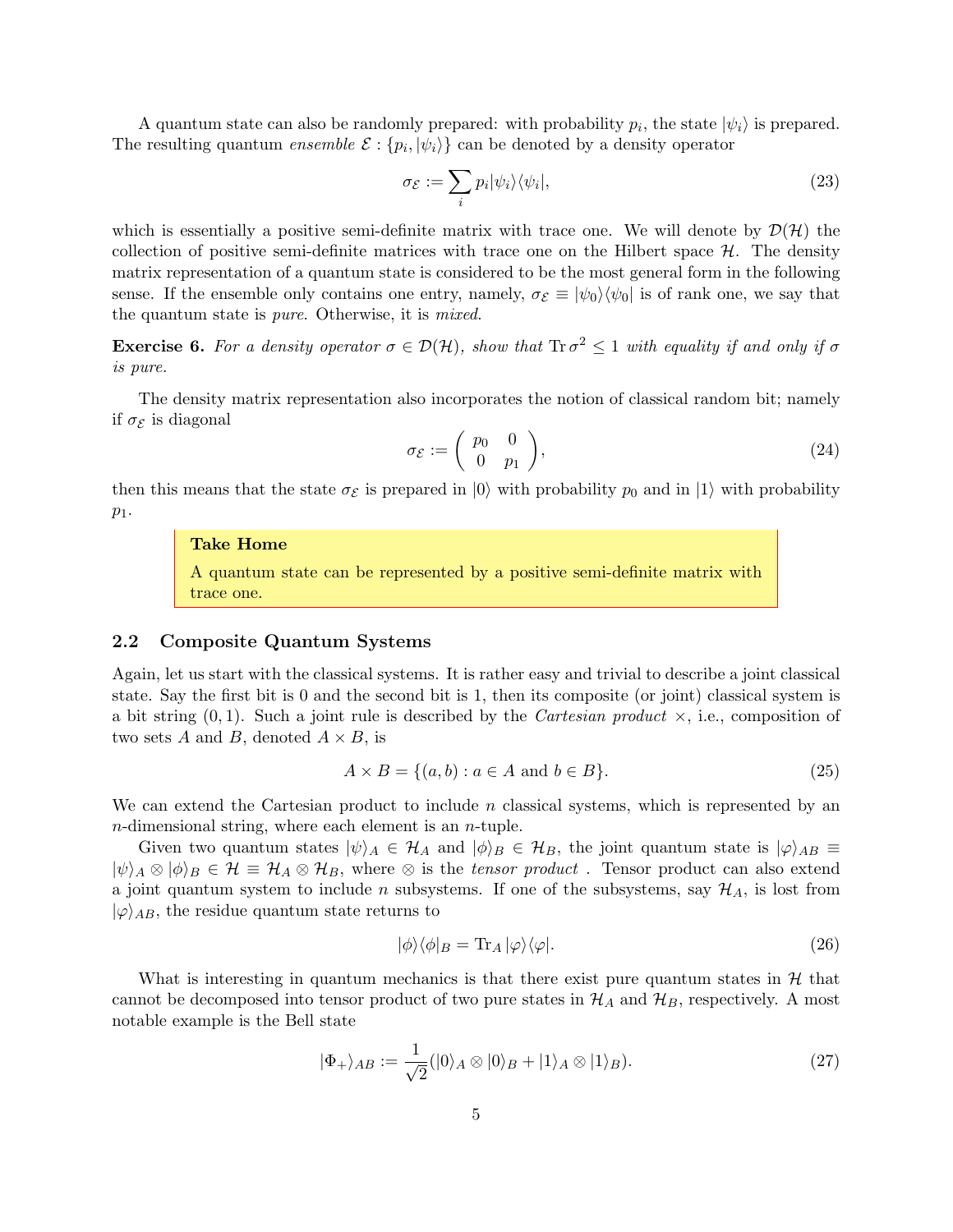Such a state is called an *entangled* state, a quantum state that contains *entanglement*. For an entangled state, if its partial system is lost, then it will decay into a mixed state.

#### Take Home

A bipartite pure quantum state is entangled if and only if it cannot be decomposed into tensor product of two local pure quantum state.

**Exercise 7** (Schmidt decomposition). Show that a bipartite pure state  $|\psi\rangle_{AB} \in \mathcal{H}_A \otimes \mathcal{H}_B$  can be written as

$$
|\psi\rangle_{AB} = \sum_{i} \lambda_i |\nu_i\rangle_A \otimes |\xi_i\rangle_B \tag{28}
$$

where  $\lambda_i \geq 0$ ,  $\sum_i |\lambda_i|^2 = 1$  and  $\{|\nu_i\rangle_A\}$  and  $\{|\xi_i\rangle_B\}$  are some orthonormal bases for  $\mathcal{H}_A$  and  $\mathcal{H}_B$ , respectively.

**Exercise 8** (Purification). Show that a mixed state  $\sigma_A = \sum_i \lambda_i |\nu_i\rangle\langle\nu_i|$  can be purified as follows. There exists a bipartite pure state  $|\psi_{\sigma}\rangle \in \mathcal{H}_{\mathcal{A}} \otimes \mathcal{H}'_{\mathcal{A}}$  so that

$$
|\psi_{\sigma}\rangle = \sum_{i} \sqrt{\lambda_i} |\nu_i\rangle_A \otimes |\xi_i\rangle_{A'},\tag{29}
$$

where  $\{\ket{\xi_i}\}\$ is any orthonormal set of vectors in  $\mathcal{H}_{A'}$ .

Let us return to the scenario of a quantum ensemble  $\mathcal{E}: \{p_x, |\psi_x\rangle\}_{x \in \mathcal{X}}$ . Suppose that the person, say Alice, who prepares this ensemble can keep track of 'which state' she prepared. In other words, she has the additional classical label  $|x\rangle\langle x|$  attached to the state  $\sigma_x \in \mathcal{D}(\mathcal{H}_B)$ , where  $\{|x\rangle\}$  forms an orthonormal basis of  $\mathcal{H}_X$ . Such a hybrid classical-quantum system can be described as

<span id="page-5-0"></span>
$$
\sigma_{XB} = \sum_{x \in \mathcal{X}} p_x |x\rangle\langle x| \otimes |\psi_x\rangle\langle\psi_x|.
$$
\n(30)

This is an example of the Church of the Larger Hilbert Space. Forgetting (or lost) the classical information will result in

$$
\sigma_B = \text{Tr}_X \,\sigma_{XB} = \sum_{x \in \mathcal{X}} p_x |\psi_x\rangle\langle\psi_x|,
$$

given in Eq.  $(23)$ .

Consider a general mixed state  $\sigma_{AB} \in \mathcal{D}(\mathcal{H}_A \otimes \mathcal{H}_B)$ , we say  $\sigma_{AB}$  is separable if

$$
\sigma_{AB} = \sum_{i} p_i \sigma_A^i \otimes \sigma_B^i \tag{31}
$$

where  $\sum_i p_i = 1$ . In other words,  $\sigma_{AB}$  is *separable* if it can be written as convex combination of product states.

#### Take Home

A bipartite mixed quantum state is entangled if and only if it is not separable.

Exercise 9. Argue why separable states do not contain entanglement.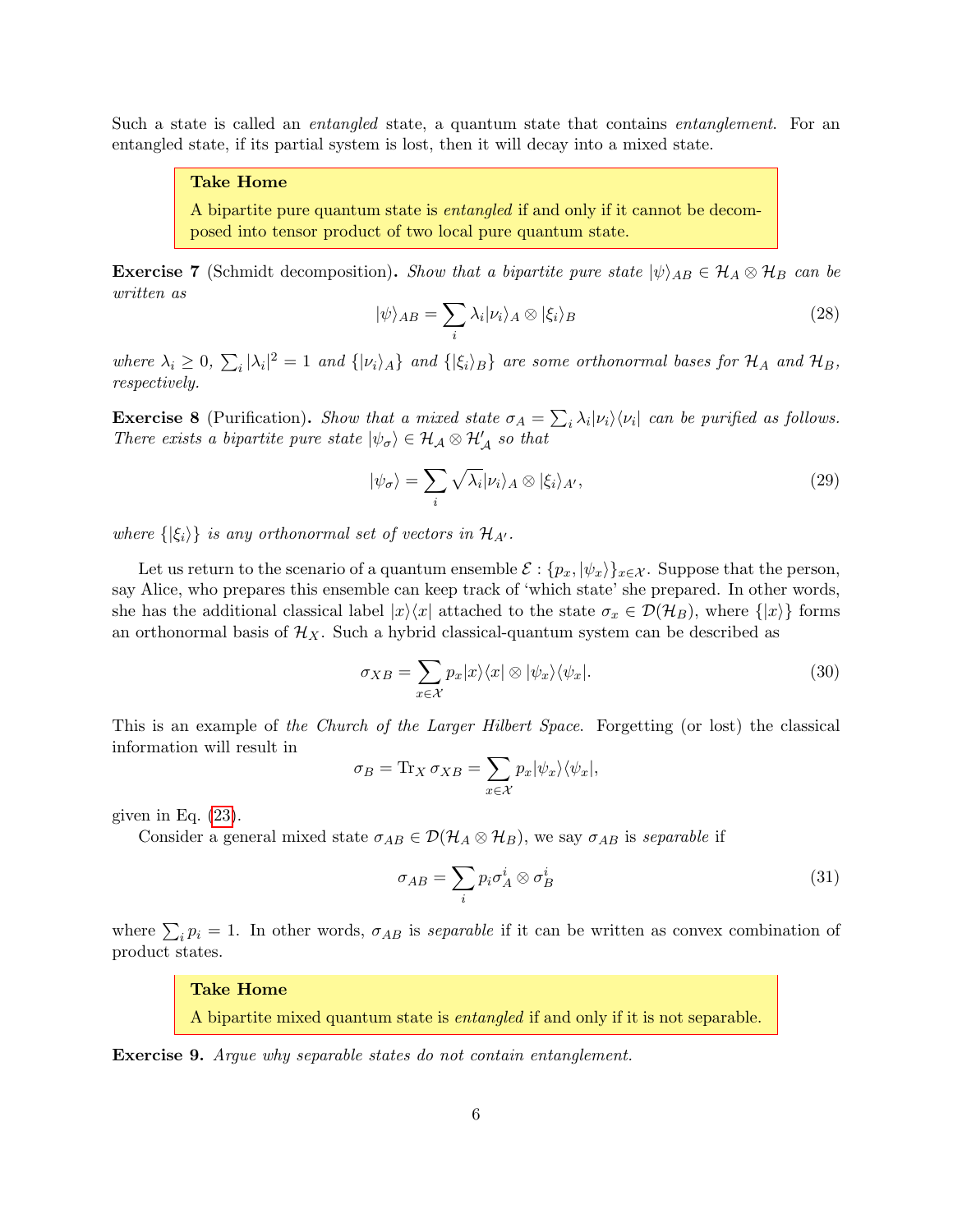### 2.3 Quantum Evolution

The time evolution of a close quantum system is modelled by a unitary  $U$ ; namely,

$$
\rho \to U \rho U^{\dagger}.
$$
\n(32)

The unitary evolution can be viewed as solving the Schrodinger equation

$$
i\hbar \frac{d}{dt}|\psi\rangle = H|\psi\rangle \tag{33}
$$

where  $\hbar$  is the Planck constant and H is the system Hamiltonian.

We will describe the general (or noisy) evolution, i.e., quantum channels, in the second lecture.

#### 2.4 Quantum Measurement

Quantum measurement is a process to observe the classical information within a quantum state. It can destroy the superposition property of a quantum state. The quantum measurement postulate evolves from *Born's rule* in his seminal paper in 1926, which states that "the probability density of finding a particle at a given point is proportional to the square of the magnitude of the particle's wave function at that point". Given the qubit state  $|b\rangle$  in Eq. [\(21\)](#page-3-1), Born's rule says that we can observe this qubit in state  $|0\rangle$  with probability  $|\alpha|^2$  and in state  $|1\rangle$  with probability  $|\beta|^2$ . Furthermore, after the measurement, the qubit state  $|b\rangle$  will disappear and collapse to the observed state  $|0\rangle$  or  $|1\rangle$ .

In general, a quantum measurement is mathematically described by a collection of  $\Upsilon := \{M_i\}$ , where each measurement operator  $M_i \in \mathcal{L}(\mathcal{H})$  satisfies

<span id="page-6-0"></span>
$$
\sum_{i} M_i^{\dagger} M_i = I. \tag{34}
$$

The probability of obtaining an outcome i on a quantum state  $\rho$  is

<span id="page-6-1"></span>
$$
p_i := \text{Tr}(M_i \rho M_i^{\dagger}) \tag{35}
$$

and the residue quantum state becomes

$$
\rho_i := \frac{M_i \rho M_i^\dagger}{p_i}
$$

.

The nomarlised condition in Eq. [\(34\)](#page-6-0) guarantees that

$$
\sum_{i} p_{i} = \sum_{i} \text{Tr}(M_{i}\rho M_{i}^{\dagger})
$$

$$
= \text{Tr}\left(\sum_{i} M_{i}^{\dagger} M_{i}\rho\right)
$$

$$
= \text{Tr}\,\rho = 1.
$$
 (36)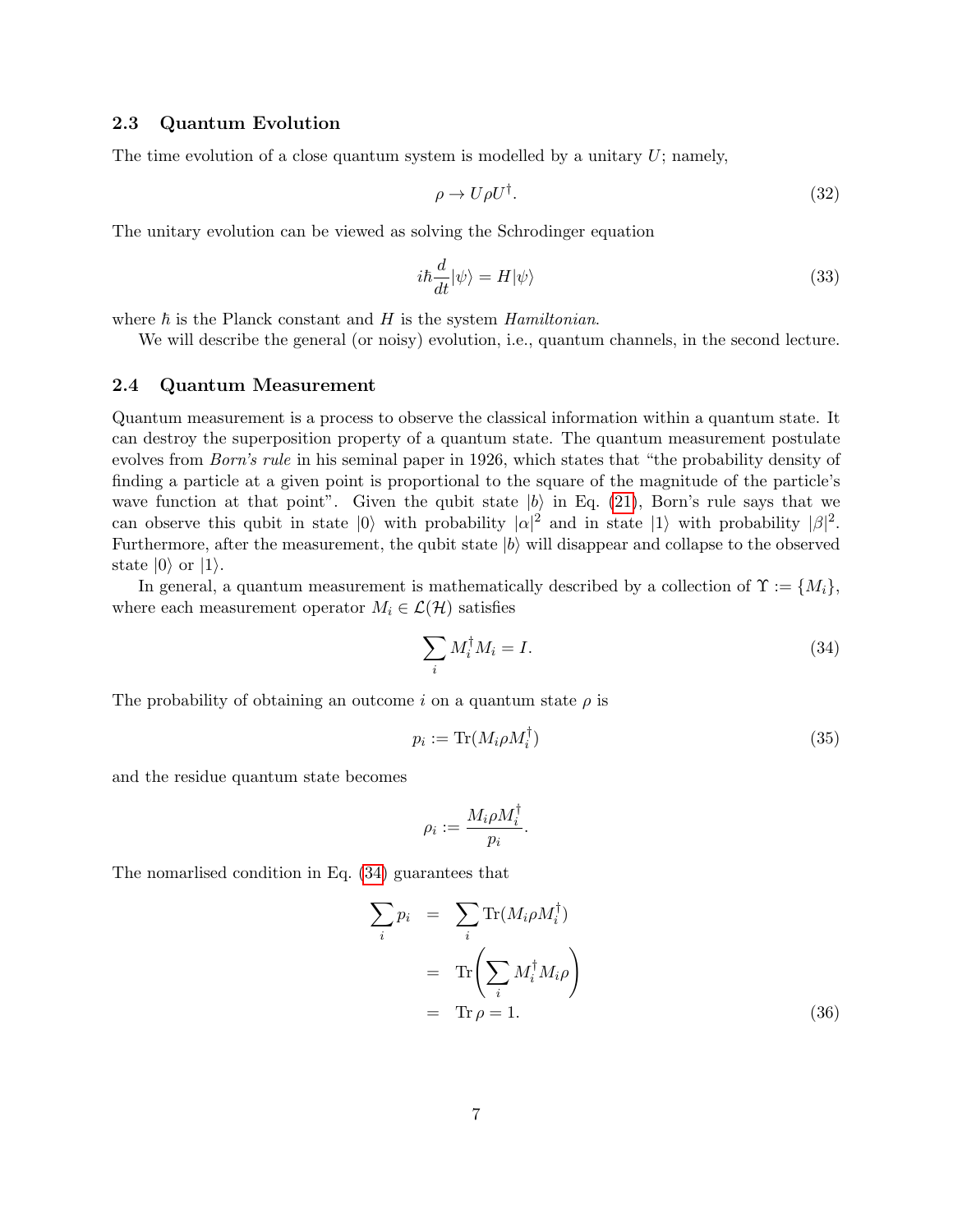#### Projective Measurement and Observables

A special instance of quantum measurements is the projective measurement. A projective measurement  $\Upsilon$  is a collection of projectors  $\{P_0, P_1, \cdots, P_{L-1}\}$  which sum to identity. Note that  $P_iP_j = 0$ for  $i \neq j$  and  $P_i^2 = P_i$ . When we measure a quantum state  $|\phi\rangle$  with  $\Upsilon$ , we will get the outcome j with probability

$$
p_j := \text{Tr}(P_j|\phi\rangle\langle\phi|)
$$

and the resulting state

$$
\frac{P_j|\phi\rangle}{\sqrt{p_j}}
$$

.

A projective measurement  $\Upsilon = \{P_i\}$  with the corresponding measurement outcomes  $\{\lambda_i\} \in \mathcal{R}$ can be efficiently represented by a Hermitian matrix  $H = \sum_i \lambda_i P_i$ . Such a matrix is called an observable. In physics, an observable is a physical quantity that can be measured. Examples of observables of a physical system include the position or momentum of a particle, among many others.

Measuring the observable H means that performing the projective measurement  $\Upsilon = \{P_i\}$  on a quantum state  $|\phi\rangle$ . It follows that the expected value of the outcomes if we measure the state  $|\phi\rangle$ with  $\Upsilon = \{P_i\}$  is

$$
\langle H \rangle := \sum_{i} \lambda_i \operatorname{Tr} P_i |\phi\rangle \langle \phi| = \langle \phi | H | \phi \rangle. \tag{37}
$$

If each projector  $P_i \in \Upsilon$  is of rank one,  $P_i = |i\rangle\langle i|$ , where  $\{|i\rangle\}_{i\in\mathcal{X}}$  forms a basis for  $\mathcal{H}_X$ , we will often call such a projective measurement  $\Upsilon$  a von Neumann measurement. With the von Neumann measurement  $\Upsilon = \{ |i\rangle\langle i| \}$ , we can then argue the *operational* equivalence between a quantum ensemble  $\mathcal{E} = \{p_x, |\psi_x\rangle\}_{x \in \mathcal{X}}$  and the corresponding hybrid classical-quantum state  $\sigma_{XB}$ in Eq. [\(30\)](#page-5-0):

- 1. Measuring the subsystem X with the von Neumann measurement  $\Upsilon$  will leave subsystem B in the state  $|\psi_i\rangle$  with probability  $p_i$ , for  $i \in \mathcal{X}$ . This results in the quantum ensemble  $\mathcal{E} = \{p_x, |\psi_x\rangle\}_{x \in \mathcal{X}}.$
- 2. Conversely, given a quantum ensemble  $\mathcal{E}$ , we have stated how one can prepare the hybrid classical-quantum state  $\sigma_{XB}$  in Eq. [\(30\)](#page-5-0).

#### Positive-operator-valued Measure (POVM)

POVM is a collection of subnormalised positive semi-definite matrices  $\{\Lambda_i\}$  where each  $I \geq \Lambda_i \geq 0$ and  $\sum_i \Lambda_i = I$ . It allows us to only focus on the probability distribution of the measurement outcomes. Recall that in Eq. [\(35\)](#page-6-1), we can equate  $\Lambda_i = M_i^{\dagger} M_i$ . Hence the probability of obtaining the outcome i on the quantum state  $|\phi\rangle$  is given by

$$
p_i = \text{Tr}(\Lambda_i |\phi\rangle\langle\phi|).
$$

Exercise 10. Show that every POVM can be constructed by a projective measurement on a larger Hilbert space.

Quantum measurement can be used to distinguish a set of quantum states. We will elaborate a fundamental result, i.e., quantum state discrimination, in the second lecture.